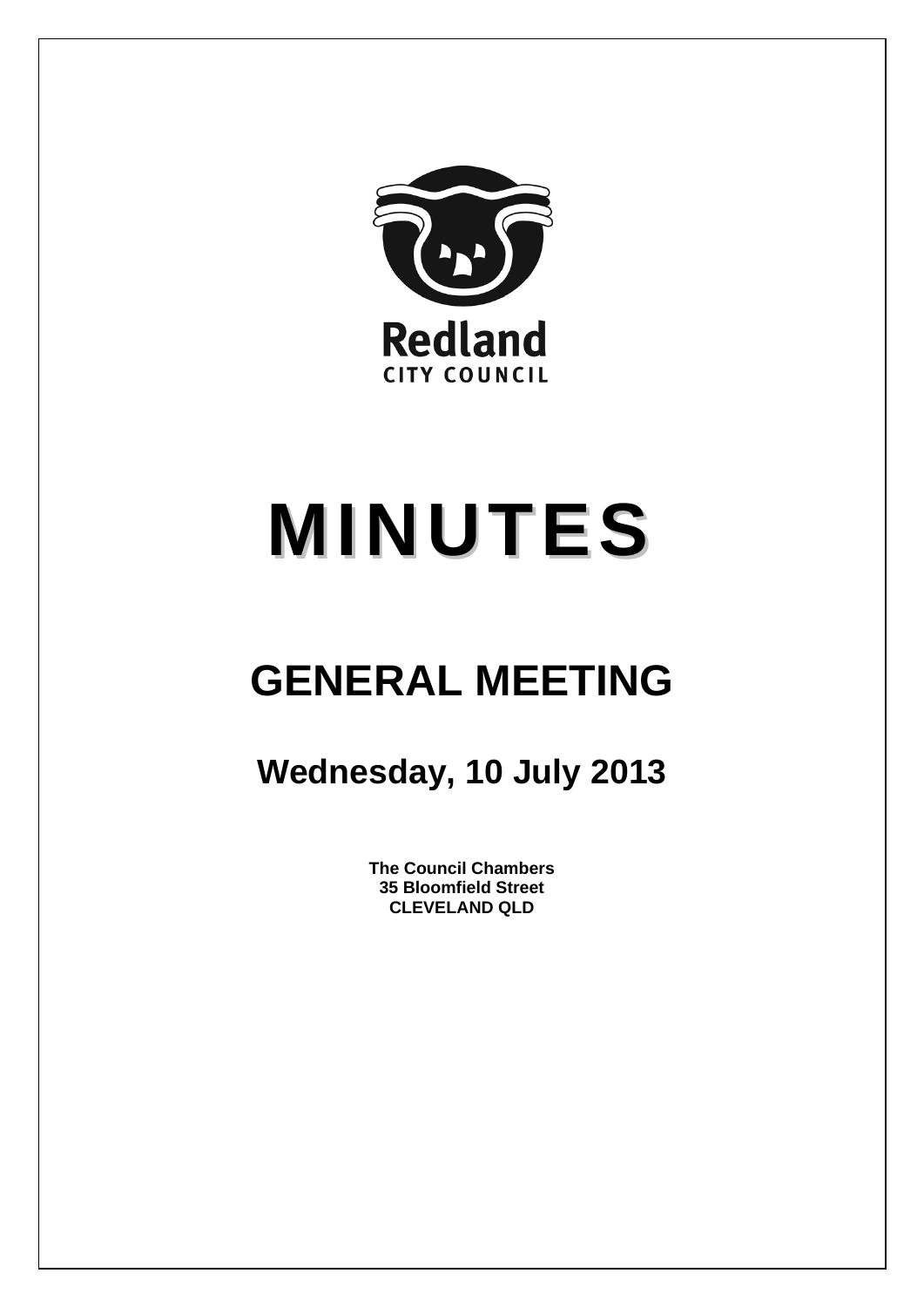#### **Table of Contents**

| <b>Item</b>             |                                                                                                                |  | <b>Subject</b>                                                                                             | Page No |  |
|-------------------------|----------------------------------------------------------------------------------------------------------------|--|------------------------------------------------------------------------------------------------------------|---------|--|
| 1                       |                                                                                                                |  |                                                                                                            |         |  |
| $\overline{2}$          |                                                                                                                |  |                                                                                                            |         |  |
| 3                       |                                                                                                                |  |                                                                                                            |         |  |
| $\overline{\mathbf{4}}$ |                                                                                                                |  |                                                                                                            |         |  |
| 5                       |                                                                                                                |  |                                                                                                            |         |  |
|                         | 5.1                                                                                                            |  |                                                                                                            |         |  |
|                         | 5.2                                                                                                            |  |                                                                                                            |         |  |
| 6                       | <b>MATTERS OUTSTANDING FROM PREVIOUS COUNCIL MEETING</b>                                                       |  |                                                                                                            |         |  |
|                         | 6.1                                                                                                            |  | PETITION (DIVISION 5) REQUESTING FOR COUNCIL TO EXTEND<br>THE OPERATING SEASON OF THE BAY ISLANDS SWIMMING |         |  |
|                         | 6.2                                                                                                            |  | PETITION (DIVISION 4) REQUEST TO REOPEN NORFOLK BEACH                                                      |         |  |
|                         | 6.3                                                                                                            |  |                                                                                                            |         |  |
| $\overline{7}$          |                                                                                                                |  |                                                                                                            |         |  |
| 8                       |                                                                                                                |  |                                                                                                            |         |  |
|                         | 8.1                                                                                                            |  |                                                                                                            |         |  |
|                         |                                                                                                                |  | 8.1.1 CR HEWLETT (DIVISION 4) - REQUEST FOR REMOVAL OF<br>GUM TREE OUTSIDE 4 CHESHIRE STREET, VICTORIA     |         |  |
| 9                       |                                                                                                                |  |                                                                                                            |         |  |
| 10                      | <b>DECLARATION OF MATERIAL PERSONAL INTEREST OR</b><br>CONFLICT OF INTEREST ON ANY ITEMS OF BUSINESS  5        |  |                                                                                                            |         |  |
| 11                      | <b>MOTION TO ADJOURN GENERAL MEETING FOR THE CONDUCT</b><br>OF THE COORDINATION COMMITTEE MEETING AT 10.46AM 6 |  |                                                                                                            |         |  |
| 12                      | <b>MOTION TO RECONVENE GENERAL MEETING AT 10.55AM  6</b>                                                       |  |                                                                                                            |         |  |
| 13                      | <b>ADOPTION OF COMMITTEE MEETING REPORT &amp;</b>                                                              |  |                                                                                                            |         |  |
|                         | 13.1                                                                                                           |  |                                                                                                            |         |  |
| 14                      |                                                                                                                |  |                                                                                                            |         |  |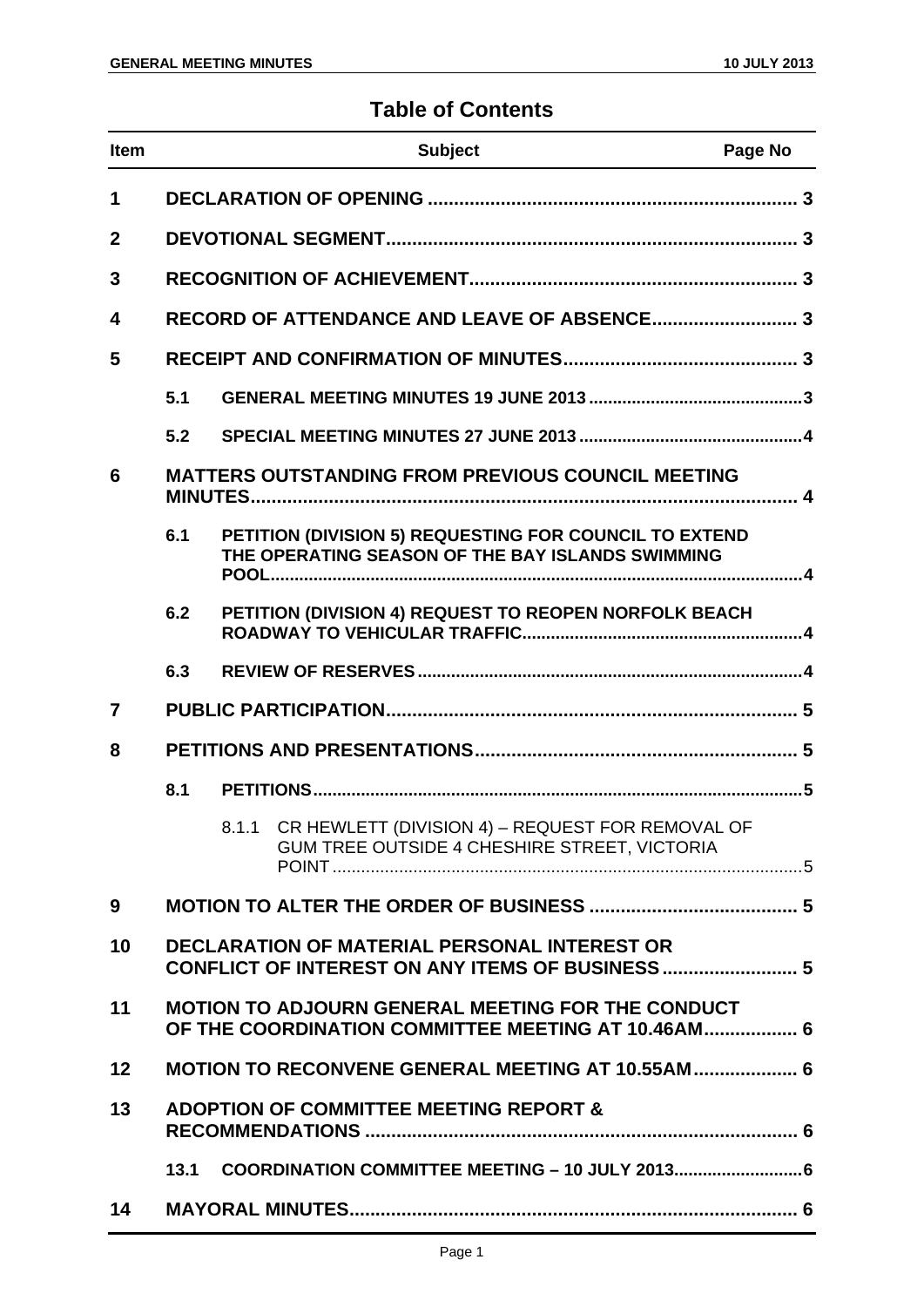| 15 NOTICES OF MOTION TO REPEAL OR AMEND RESOLUTIONS 6 |  |
|-------------------------------------------------------|--|
|                                                       |  |
|                                                       |  |
|                                                       |  |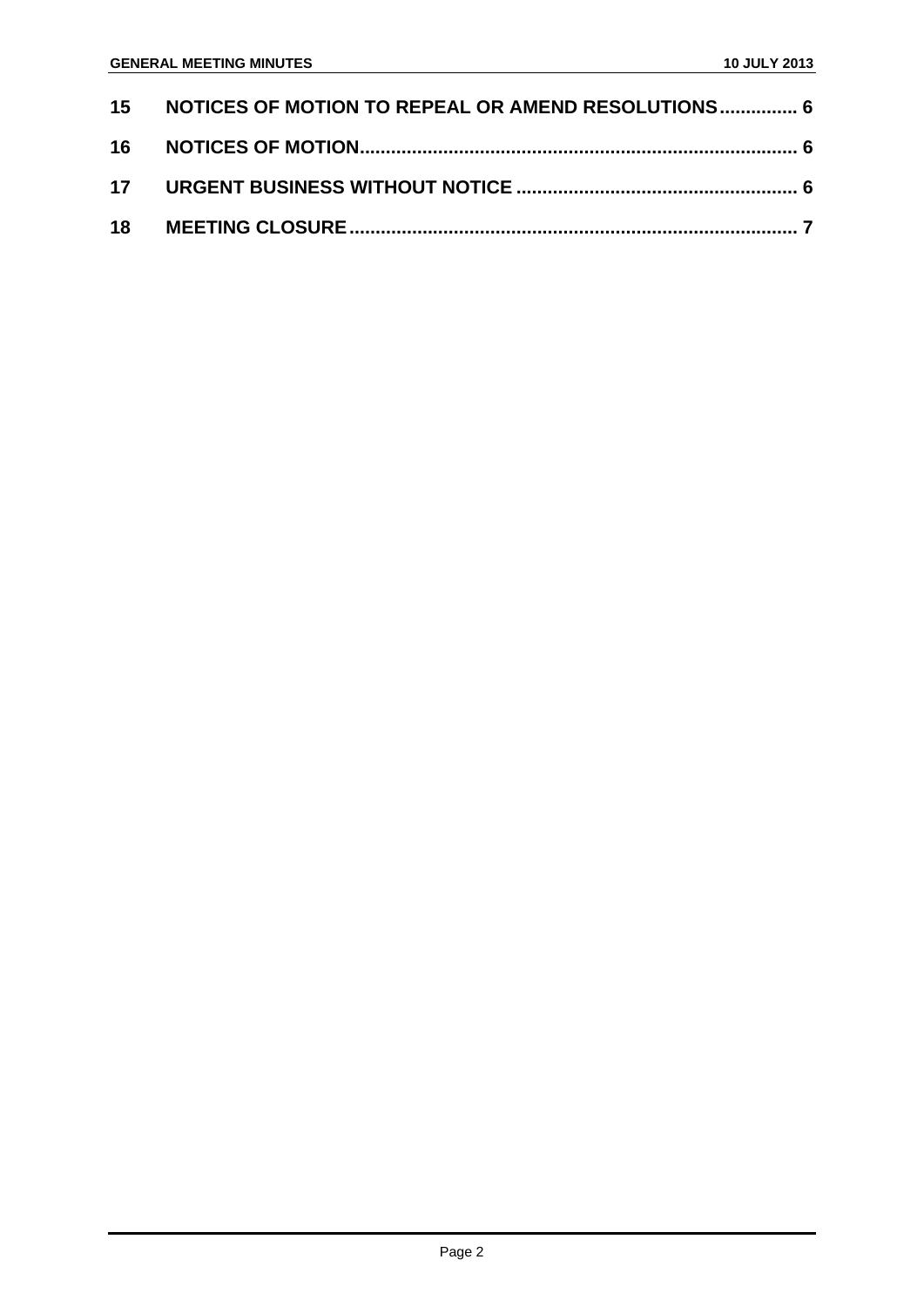#### **1 DECLARATION OF OPENING**

The Mayor declared the meeting open at 10.31am and acknowledged the Quandamooka people, who are the traditional custodians of the land on which Council meets.

The Mayor also paid Council's respect to their elders, past and present, and extended that respect to other indigenous Australians who are present.

#### **2 DEVOTIONAL SEGMENT**

Pastor Linda Grieves from C3 Church, Bayside, led Council in a brief devotional segment.

#### **3 RECOGNITION OF ACHIEVEMENT**

None were presented.

#### **4 RECORD OF ATTENDANCE AND LEAVE OF ABSENCE**

#### **MEMBERS PRESENT:**

| Cr K Williams       | Mayor                                |
|---------------------|--------------------------------------|
| Cr A Beard          | Deputy Mayor & Councillor Division 8 |
| Cr W Boglary        | <b>Councillor Division 1</b>         |
| Cr C Ogilvie        | <b>Councillor Division 2</b>         |
| Cr K Hardman        | <b>Councillor Division 3</b>         |
| <b>Cr L Hewlett</b> | <b>Councillor Division 4</b>         |
| Cr M Edwards        | <b>Councillor Division 5</b>         |
| Cr J Talty          | <b>Councillor Division 6</b>         |
| Cr M Elliott        | <b>Councillor Division 7</b>         |
| Cr P Gleeson        | <b>Councillor Division 9</b>         |
| Cr P Bishop         | <b>Councillor Division 10</b>        |
|                     |                                      |

#### **EXECUTIVE LEADERSHIP GROUP:**

| Mr B Lyon    | <b>Chief Executive Officer</b>                           |
|--------------|----------------------------------------------------------|
| Mr L Wallace | Group Manager Corporate Governance                       |
| Mrs L Rusan  | <b>General Manager Community &amp; Customer Services</b> |
| Mr G Soutar  | General Manager Infrastructure & Operations              |
| Mr G Holdway | <b>Chief Financial Officer</b>                           |

#### **MINUTES:**

Mrs E Striplin Corporate Meetings & Registers Officer

#### **5 RECEIPT AND CONFIRMATION OF MINUTES**

#### **5.1 GENERAL MEETING MINUTES 19 JUNE 2013**

#### **COUNCIL RESOLUTION**

Moved by: Cr A Beard Seconded by: Cr P Gleeson

That the Minutes of the General Meeting of Council held on 19 June 2013 be confirmed.

General Meeting Minutes 19 June 2013

#### CARRIED 11/0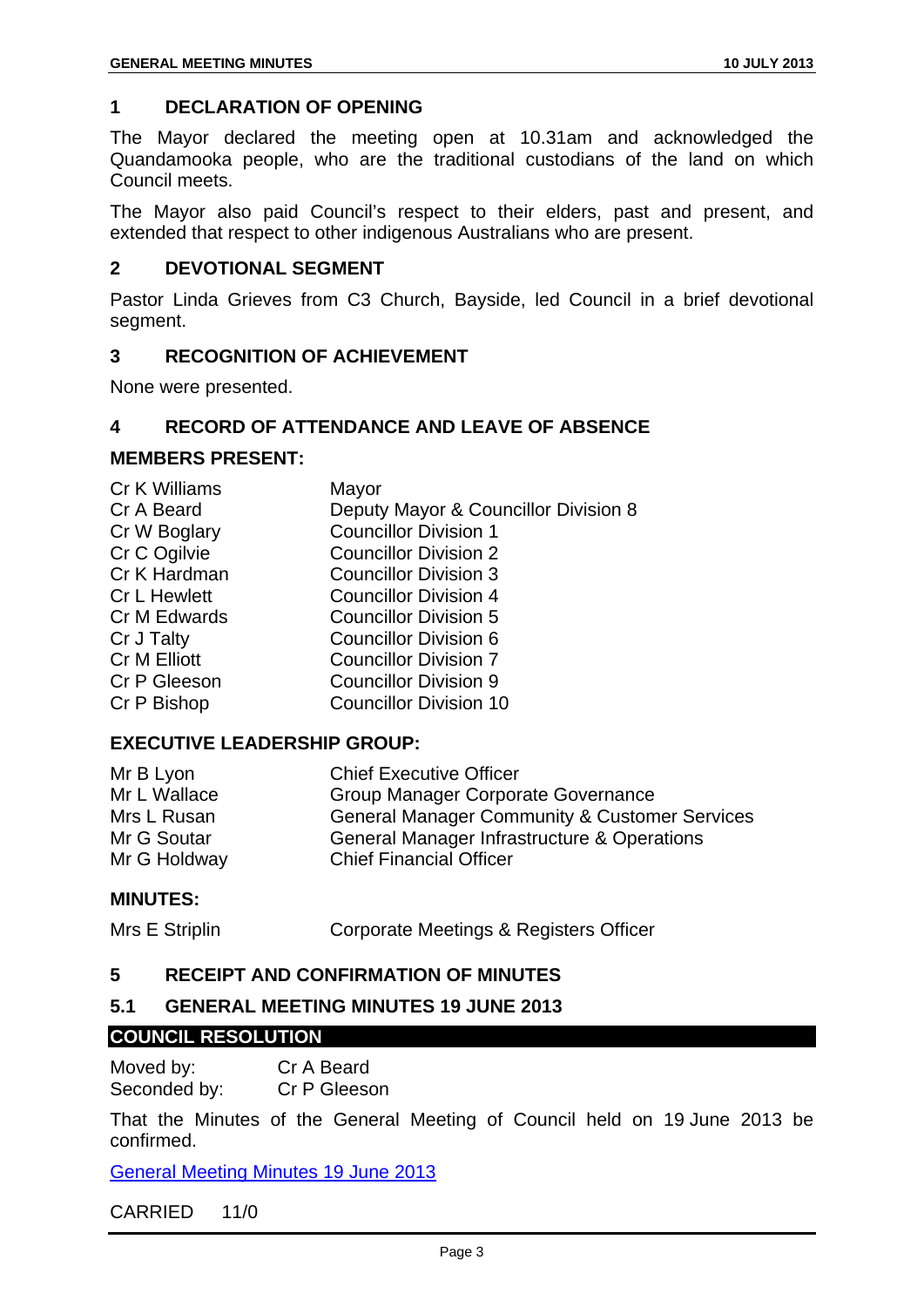#### **5.2 SPECIAL MEETING MINUTES 27 JUNE 2013**

#### **COUNCIL RESOLUTION**

Moved by: Cr M Edwards Seconded by: Cr P Bishop

That the Minutes of the Special Meeting of Council held on 27 June 2013 be confirmed.

Special Meeting Minutes 27 June 2013

CARRIED 11/0

#### **6 MATTERS OUTSTANDING FROM PREVIOUS COUNCIL MEETING MINUTES**

The Chief Executive Officer presented the following items for noting:

#### **6.1 PETITION (DIVISION 5) REQUESTING FOR COUNCIL TO EXTEND THE OPERATING SEASON OF THE BAY ISLANDS SWIMMING POOL**

At the General Meeting on 17 April 2013 Council resolved that the petition, which reads as follows, be received and referred to a Committee or officer for consideration and a report to the local government and that the principal petitioner be advised in writing accordingly.

*Request for Council to "....extend the operating season of the Bay Islands Swimming Pool...."* 

A report addressing this matter will be presented to an ensuing Coordination Committee Meeting.

#### **6.2 PETITION (DIVISION 4) REQUEST TO REOPEN NORFOLK BEACH ROADWAY TO VEHICULAR TRAFFIC**

At the General Meeting on 5 June 2013 Council resolved that the petition, which reads as follows, be received and referred to a Committee or officer for consideration and a report to the local government and that the principal petitioner be advised in writing accordingly.

*Request for Council to "reopen Norfolk Beach roadway to vehicular traffic in accordance with the Coochiemudlo Island Land Management Plan 2004 until the sealed and signposted Victoria Parade East is completed to connect with Victoria Parade South.* 

A report addressing this matter will be presented to an ensuing Coordination Committee Meeting.

#### **6.3 REVIEW OF RESERVES**

At the General Meeting on 19 June 2013 Council resolved to defer this item to the August Coordination Committee Meeting.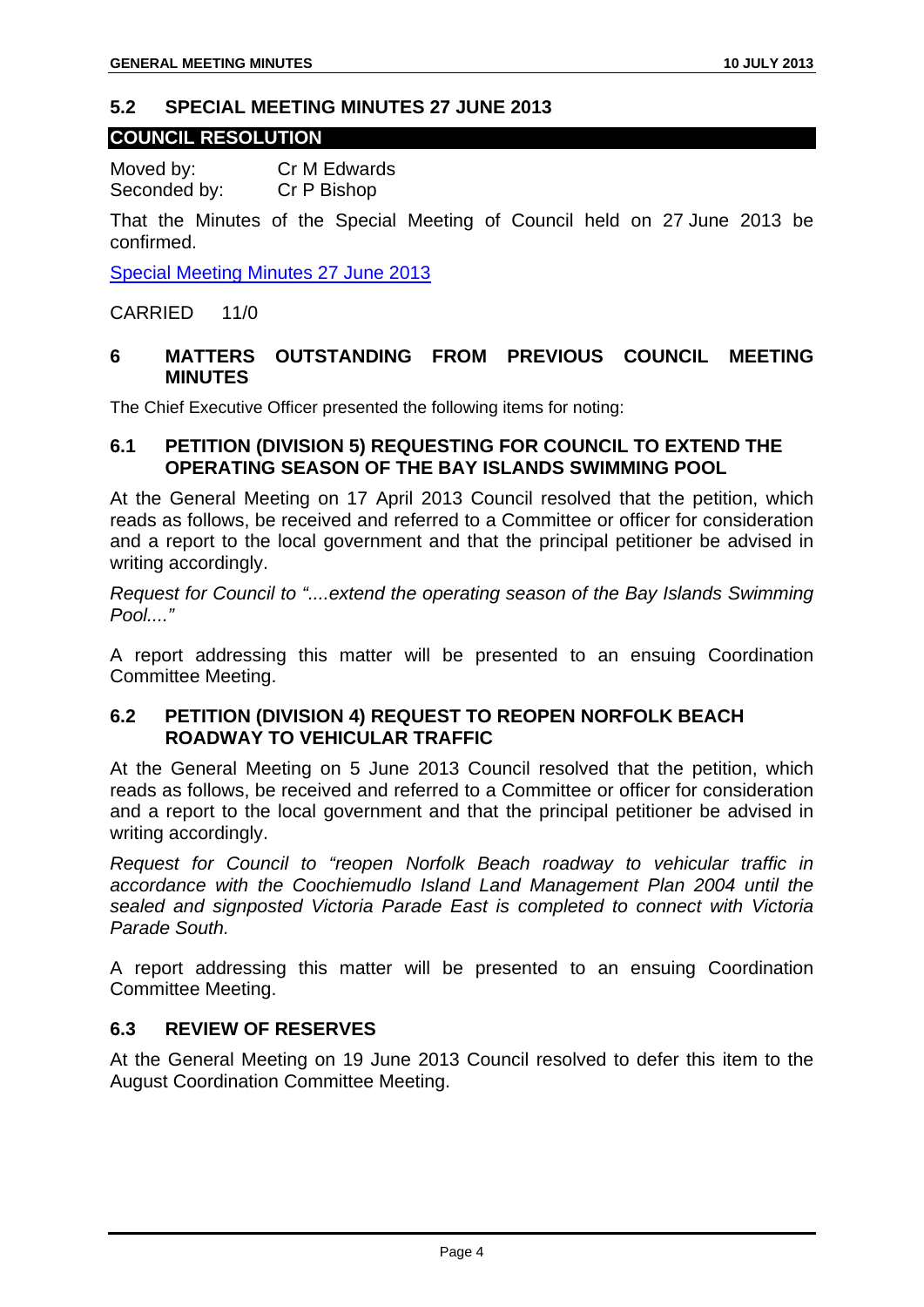#### **7 PUBLIC PARTICIPATION**

#### **MOTION TO ADJOURN MEETING**

| Moved by:    | Cr J Talty  |
|--------------|-------------|
| Seconded by: | Cr P Bishop |

That Council adjourn the meeting for a 30 minute public participation segment.

#### CARRIED 11/0

Mrs Kay Murphy, resident of Thornlands addressed and congratulated Council on the following:

- Reducing the Environmental Levy
- The new 'Our Redlands' Magazine
- Councillors from Logan City Council wanting to connect to the Redlands

#### **MOTION TO RESUME MEETING**

Moved by: Cr J Talty Seconded by: Cr P Bishop

That the meeting proceedings resume.

CARRIED 11/0

#### **8 PETITIONS AND PRESENTATIONS**

#### **8.1 PETITIONS**

#### **8.1.1 CR HEWLETT (DIVISION 4) – REQUEST FOR REMOVAL OF GUM TREE OUTSIDE 4 CHESHIRE STREET, VICTORIA POINT**

#### **COUNCIL RESOLUTION**

**Moved by: Cr L Hewlett Seconded by: Cr J Talty** 

**That Council resolve that the petition is of an operational nature and be received and referred to the Chief Executive Officer for consideration.** 

 *"Petition requesting Council fully remove large Gum Tree from 4 Cheshire Street, Victoria Point (safety issue)"* 

#### **CARRIED 11/0**

#### **9 MOTION TO ALTER THE ORDER OF BUSINESS**

Nil

#### **10 DECLARATION OF MATERIAL PERSONAL INTEREST OR CONFLICT OF INTEREST ON ANY ITEMS OF BUSINESS**

Nil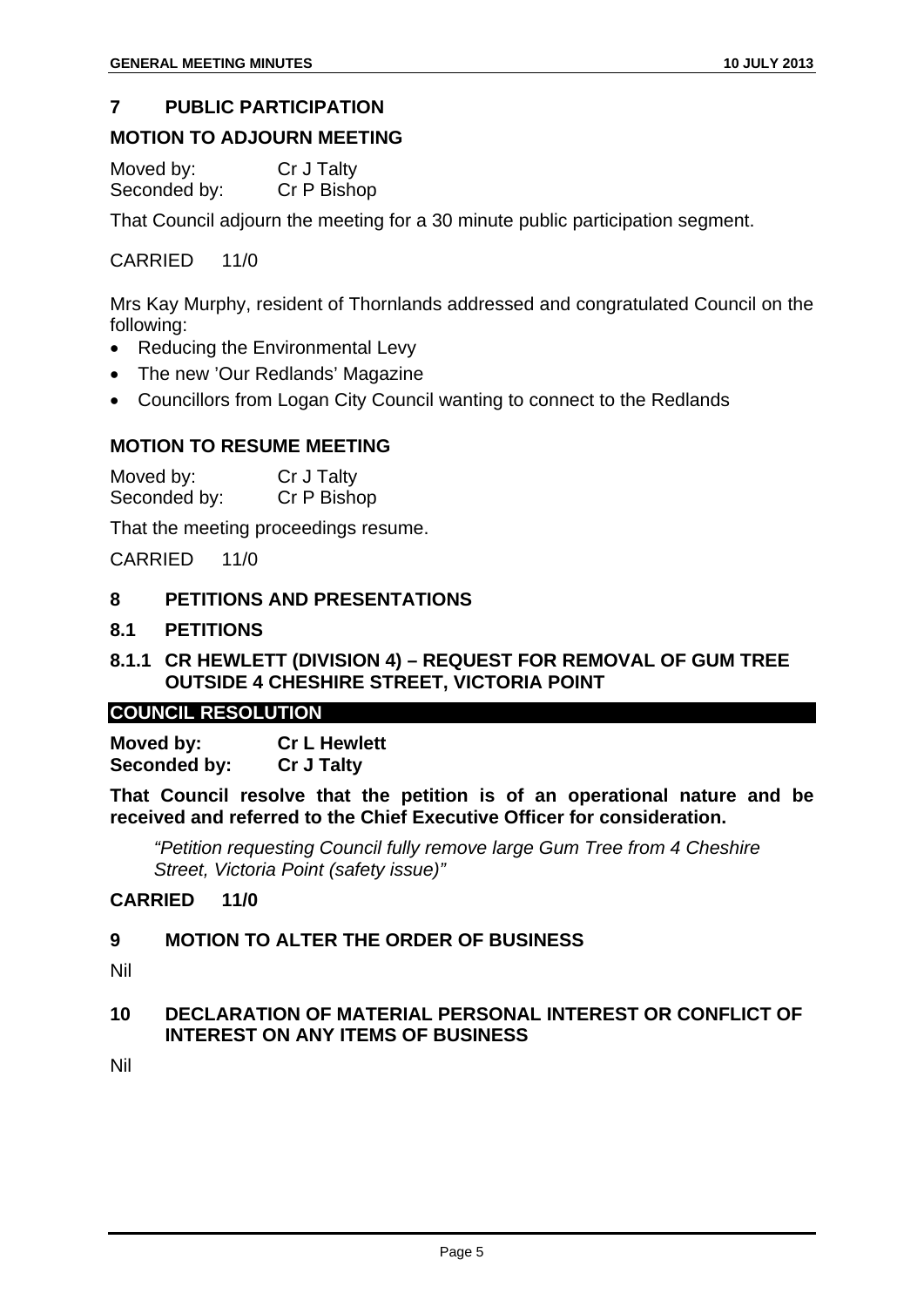#### **11 MOTION TO ADJOURN GENERAL MEETING FOR THE CONDUCT OF THE COORDINATION COMMITTEE MEETING AT 10.46AM**

#### **COUNCIL RESOLUTION**

Moved by: Cr M Elliott Seconded by: Cr L Hewlett

That the meeting be adjourned to enable the conduct of the Coordination Committee meeting.

CARRIED 11/0

#### **12 MOTION TO RECONVENE GENERAL MEETING AT 10.55AM COUNCIL RESOLUTION**

Moved by: Cr P Bishop Seconded by: Cr M Edwards

That the General Meeting be reconvened.

CARRIED 11/0

#### **13 ADOPTION OF COMMITTEE MEETING REPORT & RECOMMENDATIONS**

#### **13.1 COORDINATION COMMITTEE MEETING – 10 JULY 2013**

#### **COUNCIL RESOLUTION**

**Moved by: Cr J Talty Seconded by: Cr M Elliott** 

**That the Report and Recommendations of the Coordination Committee meeting held 10 July 2013 be adopted.** 

**Coordination Committee Report 10 July 2013**

#### **CARRIED 11/0**

**14 MAYORAL MINUTES** 

Nil

#### **15 NOTICES OF MOTION TO REPEAL OR AMEND RESOLUTIONS**

Nil

- **16 NOTICES OF MOTION**
- Nil
- **17 URGENT BUSINESS WITHOUT NOTICE**

Nil